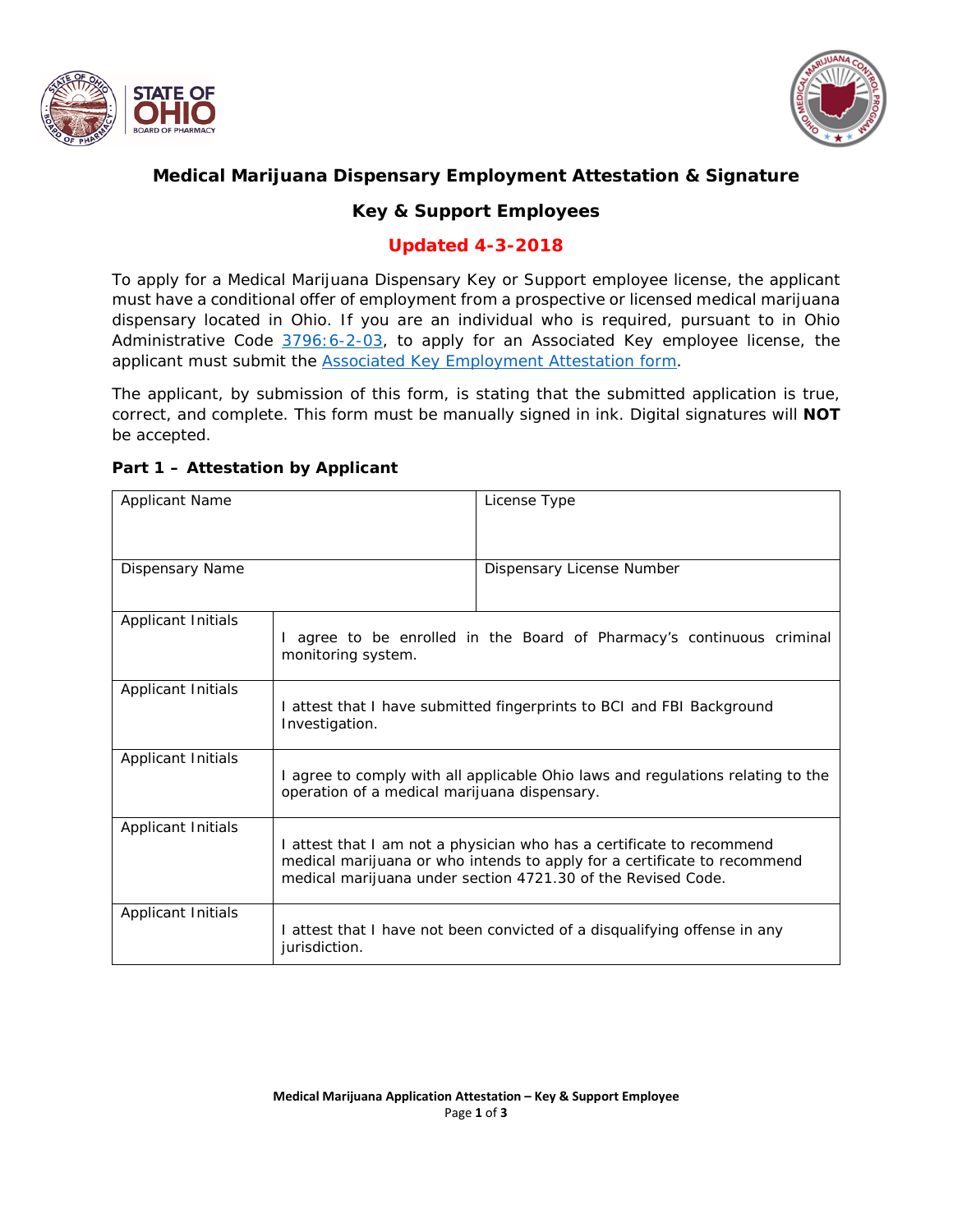



### **Part 2 – Signature of Applicant**

*I declare under penalties of falsification as set forth in Chapters 2921., 3715., 3719., 3796., and 4729. of the Ohio Revised Code that I am the individual identified as the Applicant in this Application and that this Application is true, correct, and complete. I hereby acknowledge that if the license applied for is granted, the license-holder shall submit to the jurisdiction of the State of Ohio Board of Pharmacy and to the laws of this State for the purpose of enforcement of Chapters 2925., 3715., 3719., 3796., and 4729. of the Ohio Revised Code and all related laws and rules.*

| Print or Type Name            | Date Signed |
|-------------------------------|-------------|
|                               |             |
| <b>Signature of Applicant</b> |             |
|                               |             |

| Sworn to and signed before me this date: |  |
|------------------------------------------|--|
|------------------------------------------|--|

*Date*

*Signature of Notary*

*(SEAL)*